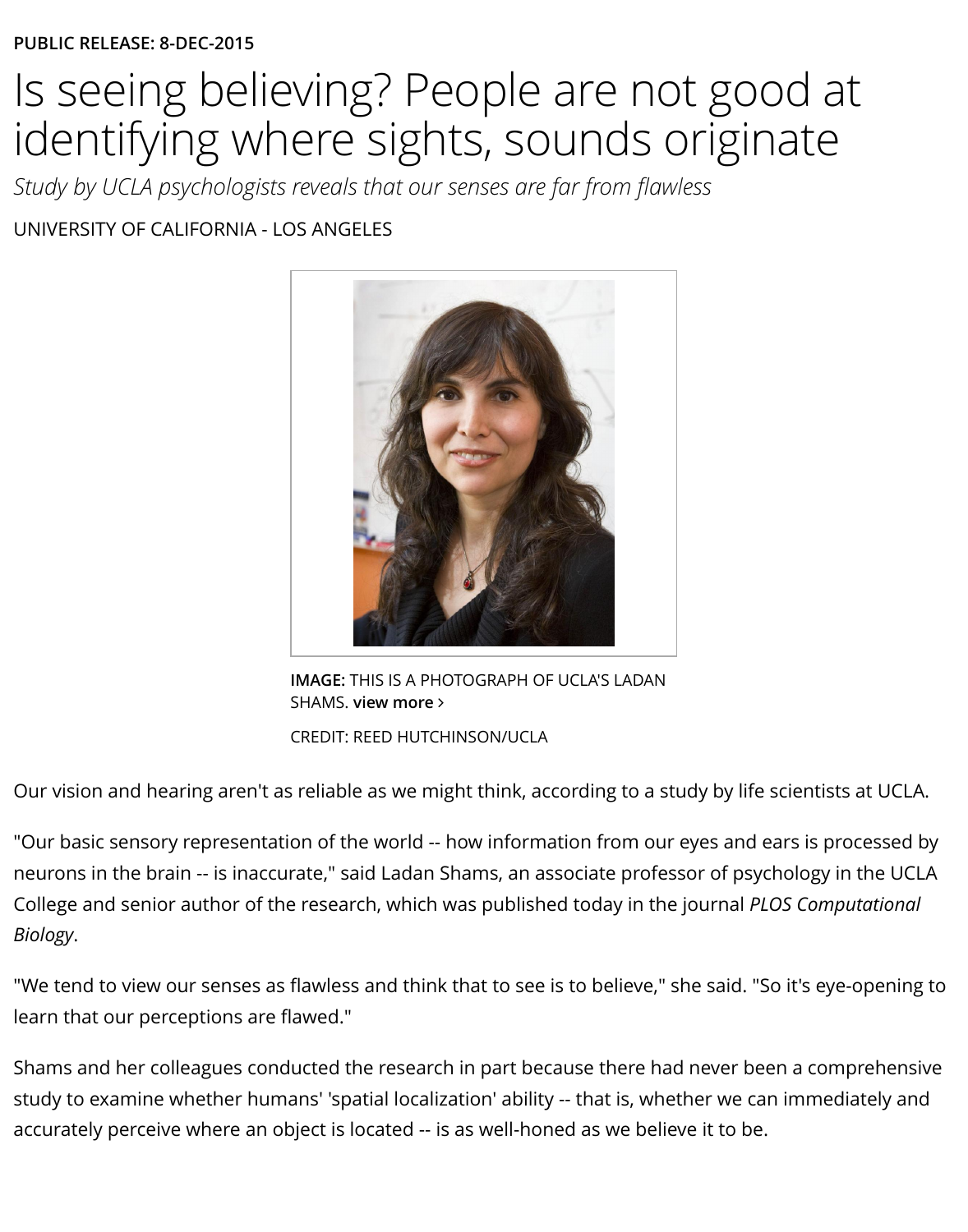In the study, subjects were asked to sit facing a black screen, behind which were five loudspeakers. Mounted on the ceiling above was a projector capable of flashing bursts of light onto the screen, at the same spots where the speakers were located.

The scientists played brief bursts of sound and triggered flashes of light, in various combinations, and asked participants to identify where they originated. A total of 384 people, most between the ages of 18 and 22, participated; they typically were asked to identify about 525 stimuli during a 45-minute test.

In general, they fared poorly when the light and sound were played alone. Participants mostly believed that the light sources were closer to the center of the screen than they actually were, and that noises were coming from closer to the periphery.

"The auditory task was especially difficult," said Brian Odegaard, a UCLA postdoctoral scholar who was the study's lead author.

## **The scientists were surprised by the results.**

"We didn't expect these spatial errors; they're very counterintuitive," Shams said. "Spatial localization is one of the most basic tasks the brain performs, and the brain does it constantly."

What's more, she said, because the ability is shared with lower animals, logic would suggest that millions of years of evolution would have perfected spatial localization in humans. But that's not the case. Shams isn't sure why, but one hypothesis is that the brain makes constant tradeoffs to best use its finite capacity.

"Maybe evolution has favored high precision in the center of the visual field," she said. "We are really good at localizing and discriminating at high acuity in the center of our vision, and that comes with the cost of making more errors at outer areas."

The study participants did, however, answer much more accurately when the flashes and noise were played simultaneously at the same location.

"The brain is wired to use information from multiple senses to correct other senses," Shams said. "The saying is true: 'If you want to hear better, put your glasses on.'"

Odegaard said the study was the largest to date on sensory biases. Its findings could have applications in a range of fields, from the military -- where minute errors in identifying enemy locations can be critical -- to automobile safety. The UCLA research suggests that drivers can see the cars in front of them very well, but would have difficulty estimating the distance between themselves and vehicles to the left and right. Shams said driverless cars could be engineered to eliminate that deficiency.

Shams, whose laboratory is funded by the National Science Foundation, is also studying whether research on multisensory perception can help people with autism, schizophrenia and other disorders.